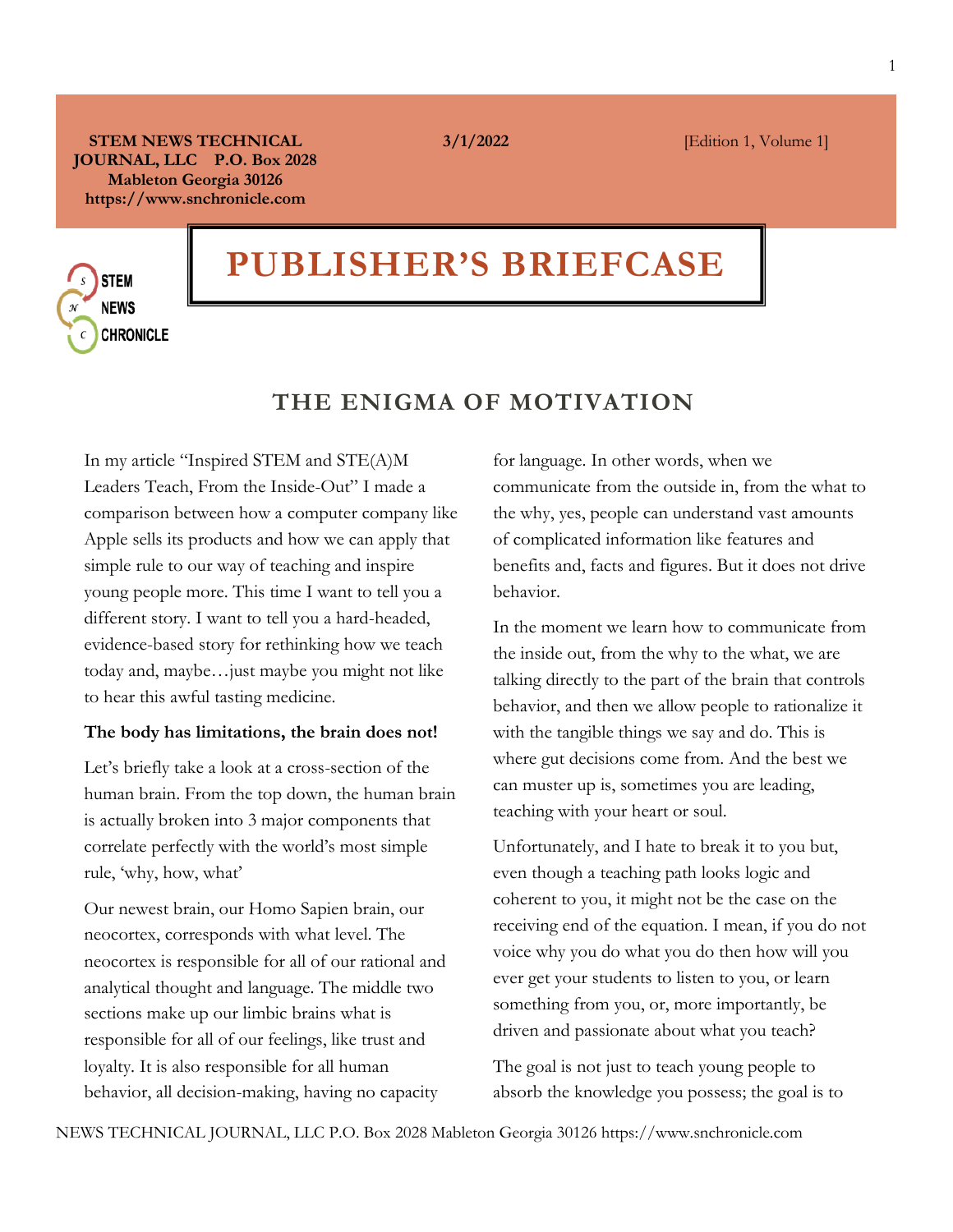teach young people to experience your passion and create the opportunity for them to explore and expand their creativity and critical thinking. Because these are some of the ingredients for solving problems in an effective way.

#### **The problem might be you**

I know, it is always an unpleasant moment when realizing you might be one of those radars that maintained a problem. Let me give you an example of how it s possible we maintain or, even create a problem by overlooking the obvious.

In the 18th century there was something that spread across Europe, and eventually made its way to America. It was called 'Puerperal fever' aka the 'Black Death of Childbed'. Basically, what was happening, women gave birth and died within 48 hours after giving birth. This Black Death of Childbirth was the ravage of Europe and it got worse and worse over the course of over a century. In some hospitals it was as high as 70% .

But this was the Renaissance, the time of empirical data and science in where we had thrown away things like tradition and mysticism. Then there were these men of science who wanted to study these cases, trying to find the reason for this black death of childbed. And so they got to work. They studied the corpses of the of the women who had died. In the morning they conducted autopsies and then, in the afternoon, they delivered babies and finish their rounds.

It wasn't until somewhere in the mid-1800s that Dr. Oliver Wendell Holmes, father of Supreme Court Justice, realized that these doctors, who conducting autopsies in the morning, were not washing their hands before they delivered babies in the afternoon. He pointed it out telling them that they

were the problem. But they ignored him and called him crazy for 30 years. Until finally somebody realized that if they simply washed their hands and sterilized their instruments, the problem of these mysterious deaths was solved.

It was awful tasting medicine indeed. So, how can we prevent messy, narrow thinking events as such from happening ever again? And how can we covert that into a new approach in teaching STEM and STEAM subjects? Well, one of the best way to explain this is by using 'the candle problem' experiment.

#### **Creative minds see solutions**

In 1945 a psychologist named Karl Duncker, created this experiment that is used in many other experiments in behavioral science. And here is how it works. Suppose you have been given a candle, some thumbtacks and some matches. Your job is to attach the candle to the wall, so the wax doesn't drip onto the table. Now what would you do?



NEWS TECHNICAL JOURNAL, LLC P.O. Box 2028 Mableton Georgia 30126 https://www.snchronicle.com Many people begin trying to thumbtack the candle to the wall. That does not work. Some people have a great idea where they light the match, melt the side of the candle, try to adhere it to the wall. It is an awesome idea but, it does not work either.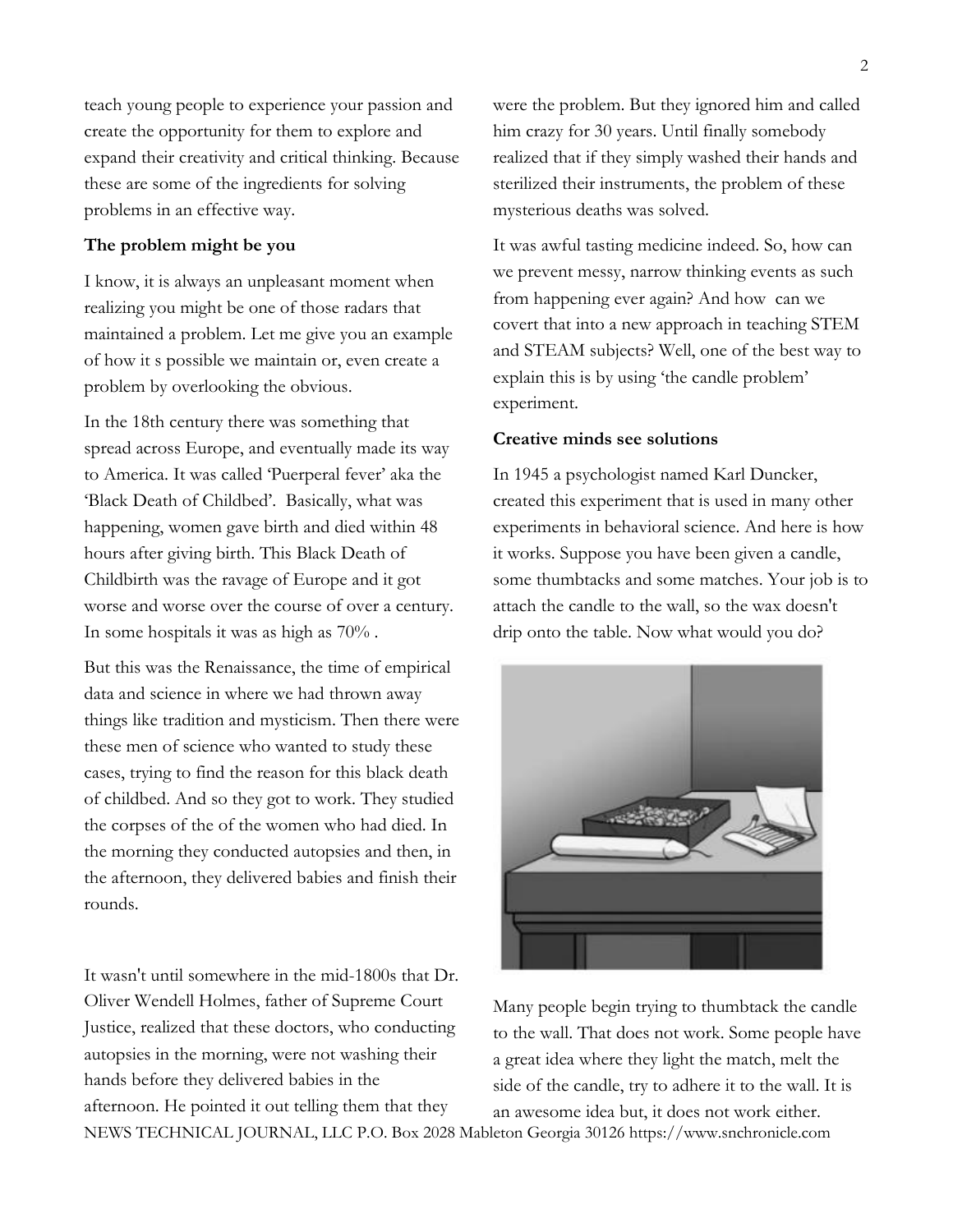Eventually, after five or ten minutes, most people figure out the solution, which you can see here.



The key is to overcome what is called functional fixedness. This means that you look at that box and you see it only as a receptacle for the tacks. But the box can also have another function, as a platform for the candle.



**The power of rewarding**

Sometime later Karl Duncker gathered his participants and said: "I'm going to time you, how quickly you can solve this problem." To one group he said, "I'm going to time you to see how long it typically takes someone to solve this sort of problem." To the second group he offered rewards. He said, "If you're in the top 25% of the fastest times, you get five dollars. If you're the fastest of everyone we're testing here today, you get 20 dollars."

Now this was approximately 76 years ago and 20 dollars was a decent sum of money for a few minutes of work. It is a nice motivator. But how much faster did this group solve the problem? Answer: It took them, on average, 3.5 minutes longer. This makes no sense. That is not how it is supposed to work, right?

If you want people to perform better, you reward them with bonuses, commissions, their own reality show, it incentivizes most of us. This is how you bring people to take that extra mile, right? But that is not happening here. You have got an incentive designed to sharpen someone's thinking and accelerate their creativity, and it does just the opposite. It dulls thinking and blocks creativity. This is one of the most robust findings in social science, and one of the most ignored.

#### **The solution is surprisingly easy**

Rewards, by their very nature, narrows our focus, concentrate the mind and restricts our possibility for thinking in a creative manner. For solving a real candle problem, you do not want to be think like this. You want to let your mind wander around.

Think about your own work. Are the problems that you face have a clear set of rules, and a single solution or are they mystifying? Everybody is dealing with their own version of the candle problem whereby those if-then rewards, do not seem to work. The solution is surprising and not

NEWS TECHNICAL JOURNAL, LLC P.O. Box 2028 Mableton Georgia 30126 https://www.snchronicle.com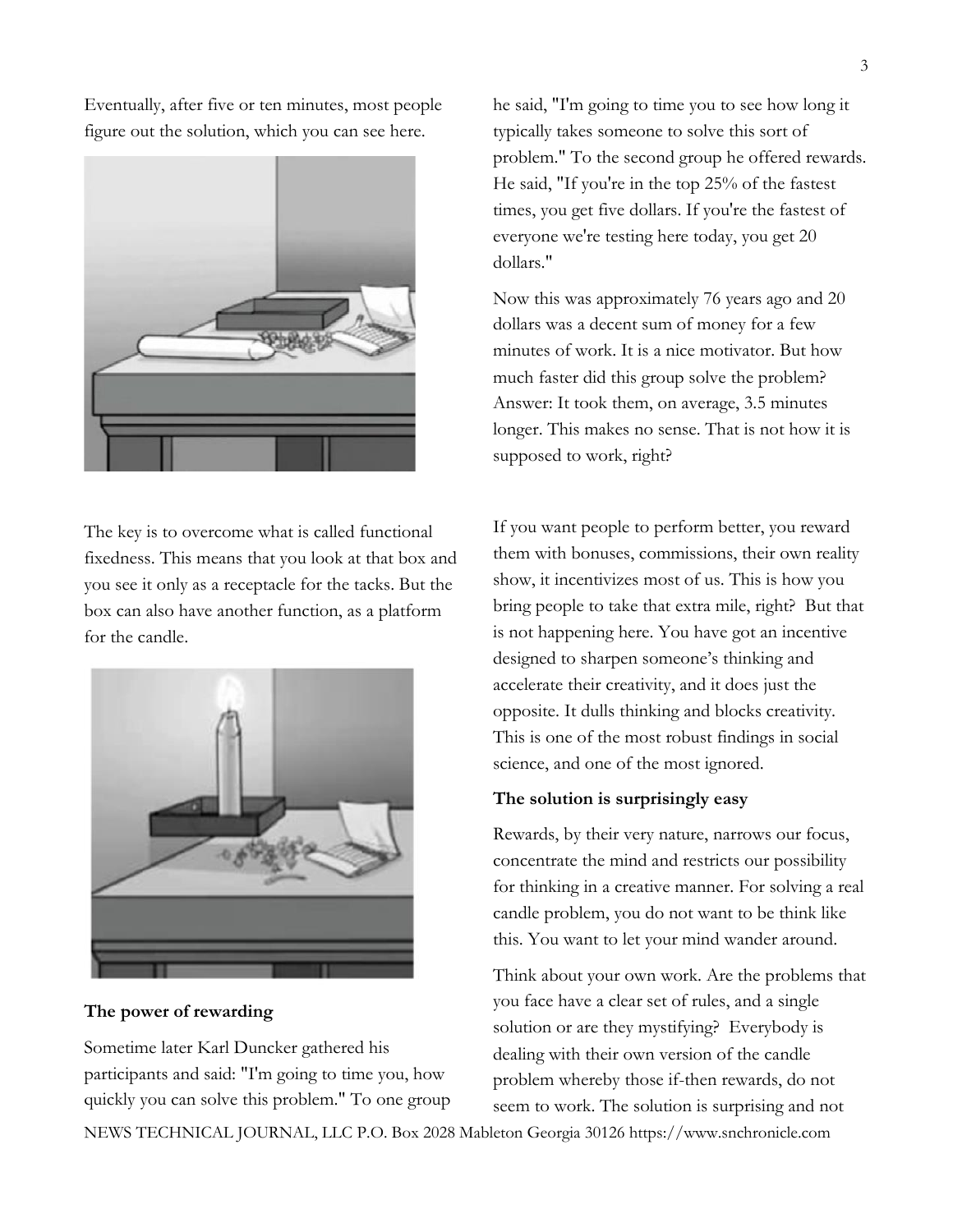obvious. What we truly need to apply to modern education…what really matters are the more rightbrained creative, conceptual kinds of abilities.

So, if we really want to step off the rubble of the outdated teaching programs, if we really want high performance on those definitional tasks of the 21st century, the solution is not to do more of the wrong things, to entice people with a sweeter carrot, or threaten them with a sharper stick. We need a whole new approach in teaching young people.

The good news is that the scientists who have been studying motivation have given us this new approach: intrinsic motivation. This is built around the desire to do things because they matter, because we like it, they are interesting, or part of something important.

A new operating system for STEM and STE(A)M leaders to apply to their teaching skills what revolves around three building blocks:

- Autonomy: the urge to direct our own lives.
- Mastery: the desire to get better and better at something that matters.

- Purpose: the yearning to do what we do in the service of something larger than ourselves.

And here is the best part. You already know this in your heart. The only thing you as mentor, a STEM and/or STE(A)M leader, need to do is to merge this science to your present teaching skills.

So, if we bring our motivation and passion into the 21st century, if we get past this lazy, dangerous, ideology of sweet carrots and sharp sticks, we can strengthen our education programs, we can solve a lot of those candle problems, and maybe -- we can change the world.

Don't lose faith.

## By Maria Anna van Driel, [www.nexttruth.com](http://www.nexttruth.com/)

#### **About the Author**



Maria Anna van Driel was born and raised in the Netherlands. After living in South Africa for 3 years (2008-2011), Driel returned to Europe and she now calls Germany her current country to live. Today, she is the owner, founder, chief editor, graphic designer, and publisher of "The Next Truth" magazine and, since January 2020, of the magazine "Young People Science". As a freelance investigative science journalist member of the German Association of Press Journalists (DVPJ), science writer, foreign correspondent, and columnist, Driel is known for combining accepted science with mind dazzling theories and paradoxes in an approach to blend acceptant science and noetic science, and to combat the borders of the boxed thoughts of the modern society.

Working in the midst of world-renowned scientists, she aims to enlighten and inspire both young people and the general public for contemporary science with equal measures of insight, humor, and deep human compassion. Maria Anna van Driel is a theoretical physicist, philosopher in science, and investigative journalist.

NEWS TECHNICAL JOURNAL, LLC P.O. Box 2028 Mableton Georgia 30126 https://www.snchronicle.com